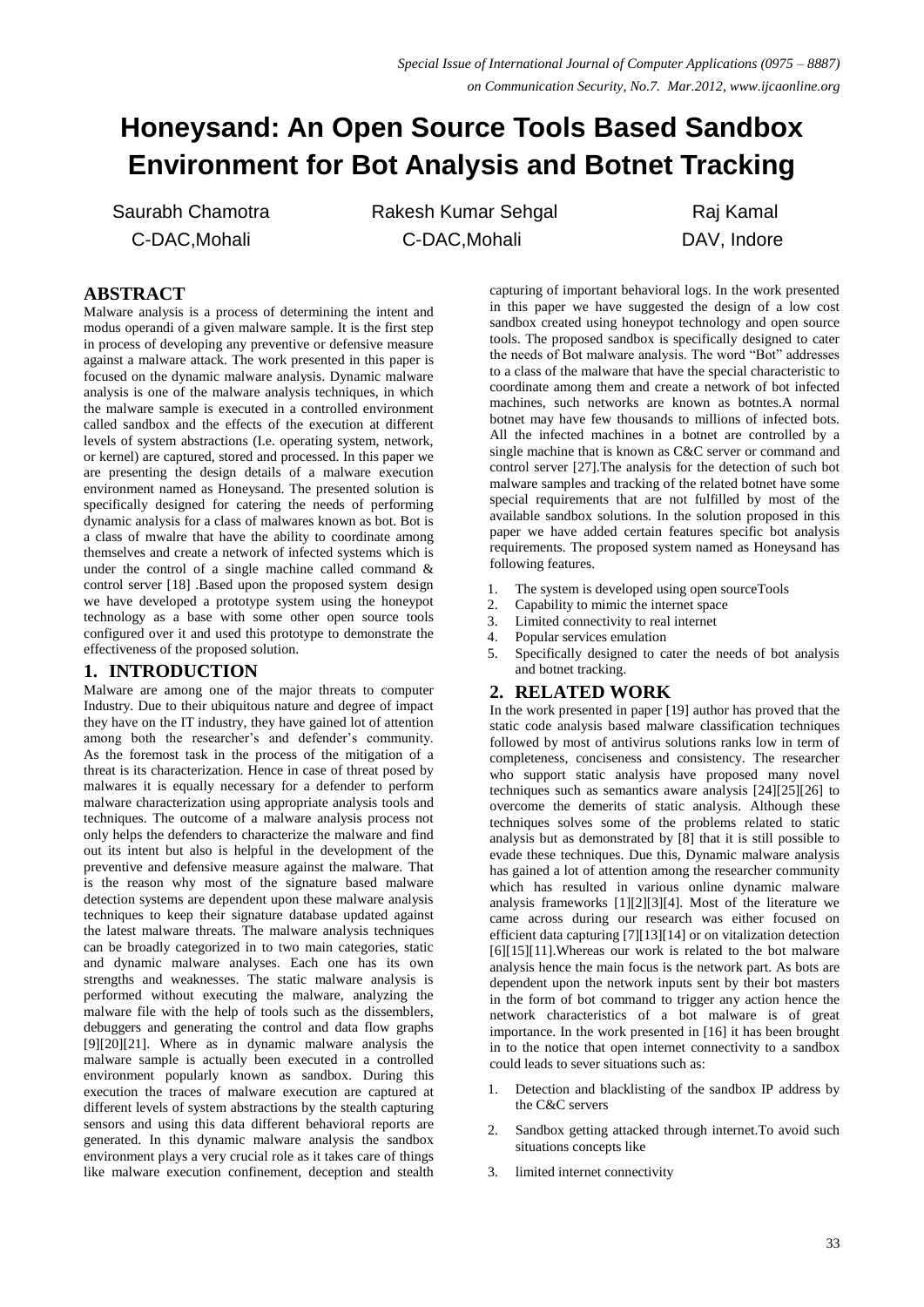**Table 1** 

#### 4. Mimicking the internet

were introduced. Mimicking of internet was a concept first introduced by the miwa in their papers[6].The work proposed in the current paper shares some similarity at conceptual level with the work presented in [16][6].The main objective of honeysand is to provide cost effective easily scalable solution for the bot malware analysis and botnet tracking. It is created using open source tools and further uses the honeypot technology as the core of the sandbox architecture. Also not much attention is been paid to the issues related to the virtualization detection as with improved support for the virtualization in modern processors and the increased usage of virtualization in the main stream; virtulization detection is now no more a confirmation of the fact that the malware is being executed in the sandbox. This has also been observed by Chen.et.al [15] and Lau [11] et al.In the experiments performed by them hardly 4% to 2.5 % of malware possess the virtualization detection capability.

## **3. STATIC VS. DYNAMIC MALWARE ANALYSIS**

Although static malware analysis technique is much faster than that of dynamic malware analysis but still it has many drawbacks. As the code that is analysised during the static analysis is not always the one that actually gets executed hence the results of the static malware analysis are always doubtful. Also there is plethora of techniques such as

- Code packaging
- Code obfuscation
- Encryption

extensively followed by the code writers to armor the static analysis process [21][22][23]. These techniques transform an executable into a syntactically different but semantically same representation. This has led to a scenario where we have diverse range of malwares class addressing to malware samples having almost same functional characteristics. The reason behind is fact that as most of the mechanisms used to detect and nomenclate malwares are based upon the static malware analysis technique. The static analysis only captures the syntactic features of the malware which can be easily altered through code syntax change without actually changing the functionality of the malware [25][26].Hence every time a malware author dose some changes in the malware code to bypass the detection mechanism we have a different class of malware sample created. Table 1 show the results of an experiment where we have performed dynamic malware analysis on a set of 400 malware samples. It was observed that for a subset of malware sample which have shown a common behavior (IRC bot) different antivirus solutions have categorized them in to different malware classes.

| таріе т          |                      |                                    |  |  |
|------------------|----------------------|------------------------------------|--|--|
| <b>Antivirus</b> | <b>Classes</b>       | <b>Dynamic</b><br>analysis Results |  |  |
|                  | Trojan.Gen,          |                                    |  |  |
|                  | Packed.Generic.300   |                                    |  |  |
|                  | W32.Spybot.Worm      |                                    |  |  |
|                  | W32.Esbot.A          |                                    |  |  |
|                  | W32.Pilleuz          |                                    |  |  |
| <b>McAfee</b>    | Trojan Horse         | <b>IRC</b> bot                     |  |  |
|                  | Trojan.Gen           |                                    |  |  |
|                  | W32.Spybot.Worm      |                                    |  |  |
|                  | W32.Rahack.H         |                                    |  |  |
|                  | W32.IRCBot           |                                    |  |  |
|                  | W32.Linkbot.M        |                                    |  |  |
|                  | Win32.IRCBot,        |                                    |  |  |
|                  | W32/Nirbot.worm      |                                    |  |  |
|                  | W32/Sdbot.worm       | <b>IRC</b> bot                     |  |  |
| <b>Symantec</b>  | BackDoor-EEF         |                                    |  |  |
|                  | W32/Virut.gen.a      |                                    |  |  |
|                  | Undetected           |                                    |  |  |
| <b>Trendmic</b>  | <b>BKDR RBOT.GFP</b> |                                    |  |  |
|                  | <b>BKDR NEPOE.CW</b> | <b>IRC</b> bot                     |  |  |
|                  | WORM IRCBOT.BZT      |                                    |  |  |
|                  | PE VIRUX.GEN-3       |                                    |  |  |
| r <sub>0</sub>   | WORM VANBOT.OM       |                                    |  |  |
|                  | TROJ LETHIC.SMA      |                                    |  |  |
|                  | <b>BKDR RBOT.GFP</b> |                                    |  |  |
|                  | BKDR VANBOT.AHH      |                                    |  |  |

Even though the behavioral based dynamic malware analysis techniques are slower as compared to the syntactic based approaches (static malware analysis) but still they give more reliable and accurate results. The reason is even if the malware authors uses the malware armoring techniques such as code packers, code obfuscators etc [9][10] to hide the code semantics , the overall functionality of the malware code is not changed much.

# **4. DESIGN OF HONEYSAND**

The prime objective for the development of the honeysand is the creation of a system for detection of the bot malwares and tracking of botnets. The dynamic malware analysis provides an effective platform to extract the information such as unpacked code [9][10] botnet command and control (C&C) server IP addresses and signatures of communication traffic between bot binary and C&C server [18].

While designing a sandbox environment there are certain design considerations mentioned in [17] which has far reaching consequences on the system efficiency, scalability, accuracy and throughput. Following are some of the critical design issues that were considered by us.

- choice of the execution privilege level of the analysis component
- choice of execution environment i.e emulated,virtulised
- Network simulation
- System recoverability

In the design proposed by us we have taken following decisions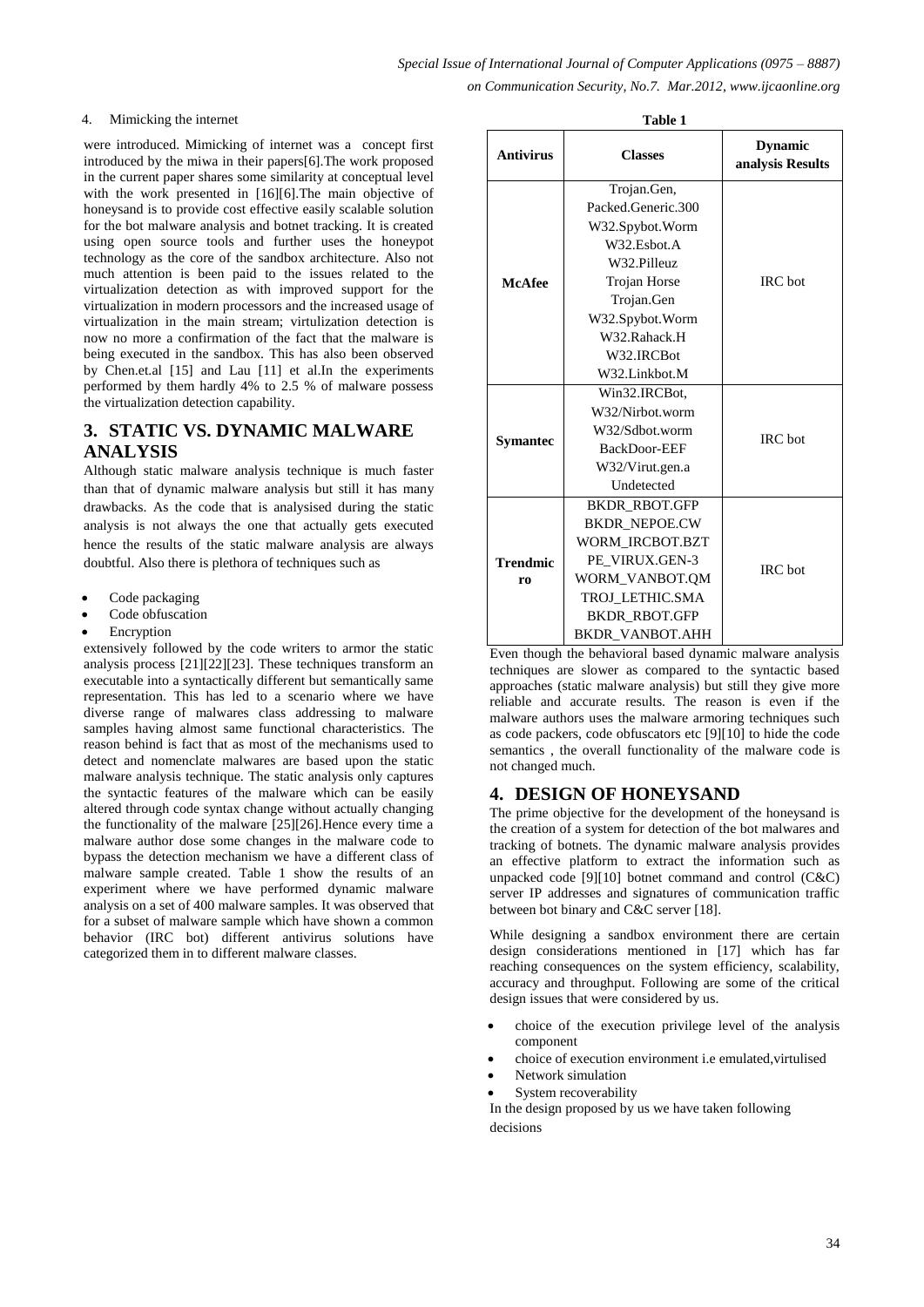| execution privilege<br>level of analysis<br>component | <b>User space</b>                                                |  |
|-------------------------------------------------------|------------------------------------------------------------------|--|
| Choice of execution<br>environment                    | Virtualization                                                   |  |
| Network simulation                                    | A hybrid system of mimicked<br>internet and limited connectivity |  |
| System recoverability                                 | Virtual machine snapshots                                        |  |

**Table 2**

Virtualization has gained lot of popularity which has resulted in its increased usage in IT mainstream. Due to which the virtualization detection is now no more a confirmation of presence of sandbox environment. Keeping this point in view we have opted for virtualization for the creation of malware execution environment.

Also as our main objectives is to extract the network based parameters form the bot binary sample and used it for the tracking botnets hence more consideration is given to the emulation of network characteristics. In the design of the network environment we have opted for a hybrid kind of network environment system which provides us the benefits of both

1. Mimicked Internet

The complete internet space is emulated for the malware.

2. Filtered internet connectivity

The malware sample is provided the limited internet connectivity.

The design Specifications of the systems are:

## **4.1 Mimicked internet**

as most of the bot samples first tries to connect to a random IP address and only if they find some response they proceed further. Hence for those types of bot samples the fake internet is created which has the following capabilities

- Emulating any given range of IP addresses
- Sending ICMP echo reply packets
- Performing three way TCP hand shake signal
- Emulating all the ports in open, close states.

#### **4.2 Limited connectivity to internet**

as some of the bot first uses the services like time server (123), DNS (53), HTTP (80) to validate the genuineness of the internet provided to them. only in case they are able to perform these tests successfully (i.e. resolve the IP address, access a legitimate web site, access the correct time from a time server ) They perform further activity. Hence one has to provide limited connectivity to legitimate services and genuine internet connection requests. In Honeynsand this point has been well taken care in a way that limited internet connectivity is being provided which is monitored and is well under the control of the administrator. To keep the danger of direct internet connectivity low we have designed the system in a way that the only legitimate necessary internet connections are allowed.

#### **4.3 Network Services Emulation**

Certain services such as

- 1. Ftp
- 2. Telnet
- 3. SSH
- 4. SMTP<br>5. POP 5. POP

are been emulated to fetch the information such as login password Username and the commands that are executed by the malware after login in to the service. This information helps in knowing the motive of the malware and to create its behavioral profile. The emulated services are specially crafted scripts that provide the malware the fake login page and banner information

#### **4.4 Manipulation scripts for server replies**

During the dynamic malware analysis the malware behavior is observed for certain time period called observation window. In some cases there is a need of the certain manipulations to be done at network level to trigger the behavior of interest in the given observation window period. i.e sometime when an old malware sample is reanalyzed and it tries to resolve a set of the C&C domain names which are closed or not functional. In that case it will not receive any response that it was expecting and hence it ceases to execute and show the bot behavior in the observation window period. Hence there is need of a system that is able to manipulate the network replies sent to the malware in a way to get the activity of interest triggered in the given window period. In the current paper we have presented the instance of such kind of problem and a solution to it.

## **5. SYSTEM IMPLEMENTATION**

With the above mentioned design objectives we have developed the prototype system for the Honeynsand figure 1 shows the logical diagram of it. The following are the major modules of the honeysand system



## **5.1 Execution environment**

Apart from acting as an environment for the malware execution it provides:

- 1. Confinement to the malware execution as it limits the effect of the malware execution to the virtual machine.
- 2. Provides quick system recovery.
- 3. Inbuilt data capture and collection mechanism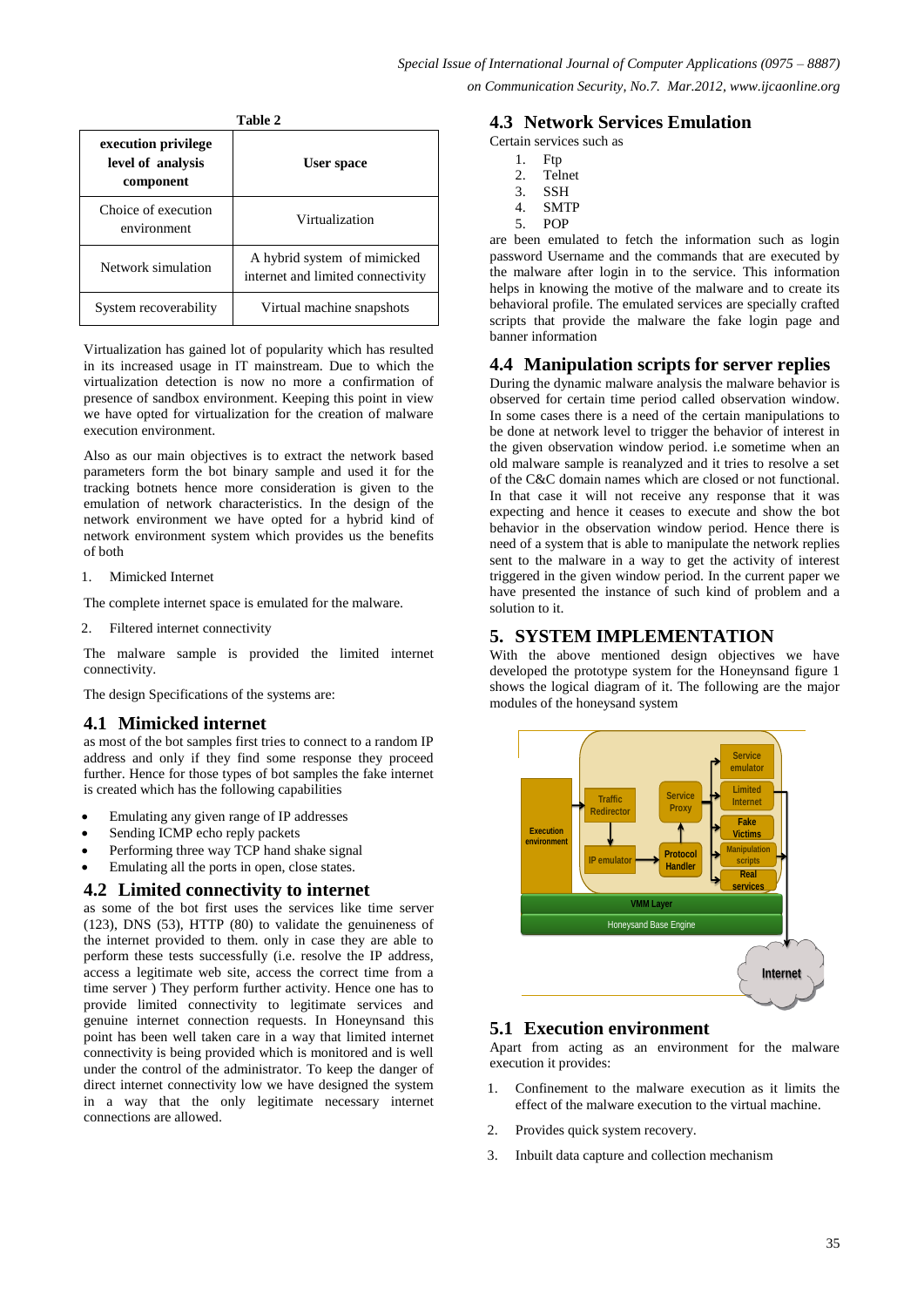The sandbox environment is able to generate the required specifications in terms of operating system type, services running and software loaded dynamically. Every malware samples analyzed using honsysand have some meta data attached. This data is nothing but the system configuration specifications of the machine from where the sample was obtained.

This meta data is used by the honeysand at the time of the malware analysis to dynamically generate the similar system configuration for efficient execution of malware sample. In case if there is no prior information present regarding the malware sample the default configuration is used that is windows xp service pack 2 with normal services running.

Further the data capturing tools deployed in the execution environment captures the malware activity at two level of system abstraction. These are

- File system monitoring engine
- System API call hooking engine

Data captured by the file system monitoring tool and API call hooking tool is copied in to a hidden folder in the operating system and in the end of the analysis process a cross-time-diff technique based data collection system collects the complete data from these folders.

## **5.2 Traffic redirector**

Traffic redirector is a very critical component of the whole analysis system. As it derives all the traffic generated by the malware sample in to the controlled network environment. The traffic redirector irrespective of the IP address diverts all the traffic generated by the malware sample towards network controller.

#### **5.3 IP emulation engine**

The IP emulator emulates the IP addresses it masquerades the destination IP address of any packet forwarded by the traffic redirector to it.

## **5.4 Protocol Handler**

Handles the TCP, UDP, ICMP protocols.It has the capability to complete the three way TCP handshake, reply the ICMP echo packets, sends fake replies to show that given port or service is open or closed.

## **5.5 Service Proxy**

Service proxy forwards the connection on a given port for a given service to the related fake server running on local network. It acts as a proxy between the malware and the server Hence by doing this it fools the malware to think that they are getting the reply from the original server where as in reality it coming from a common server hosted in-house.

## **5.6 Service Emulator**

Service emulator is actually a set of scripts that emulates certain critical services such as SMTP, pop, telnet, and ftp. These scripts only provides the initial login banners and in some cases the command sets after showing the successful login that the user can use.All the commands usernames and passwords used to login by the users are logged in a log file. This provides us the ability to know profile the attacker and its techniques and motives.

## **5.7 Limited Internet**

The HTTP is the most critical protocol to handle because of the fact it is common to have HTTP traffic and all most all the organizations have it but on the other hand this protocol is also used by the bot malware for.

- 1. Checking the genuineness of the internet connectivity provided to them. For this they try to connect with some legitimate internet websites and if is able to connect then it further proceeds.
- 2. Egg downloading various malware samples does use HTTP protocol for downloading the egg binary which actually performs the BOT behavior. Hence until allowed to download the binary samples from the internet the researcher will not be able to analyses the real bot behavior.
- 3. Communicating with the C&C sever. The HTTP bots uses the http traffic as a medium to communicate with their C&C server.
- 4. Launching any attack. Due to above mentioned issues the HTTP protocol needs a special consideration. As in some cases selective HTTP traffic should be allowed and in some cases no traffic should be allowed. Hence keeping in view these points we have proposed a solution where the HTTP traffic is passed to the HTTP proxy and at the HTTP proxy server the user can see, manipulate, drop, stop all the http traffic to and from the internet and malware sample.

## **5.8 Fake Victims**

A combination of a low and high interaction honeypots are used in the honeysand design. These honeypots acts as the fake victim and provides the malware some real machines to attacks. The attack traffic for the well known vulnerabilities is redirected towards these honeypots. They provide the information about the propagation strategy of the malware sample and the information regarding the vulnerability that is exploited and how it is exploited.

## **5.9 Server Response Manipulation Scripts**

Every malware sample is observed for some limited amount of time called window period. In some cases it becomes necessary to accelerate the malware executions to get the desired behavior triggered in the window period. For example in our bot analysis case many bots use to resolve the domain name of the C&C server if resolved successfully it further proceeds by logging in to the server. In some cases the domain names may not get resolved may be because of the busting of the botnet by security agencies in those cases the malware ceases to show further activities as it keeps sending the DNS requests and nothing else.To handle situations like these we have proposed the use of the manipulation scripts that actually manipulate the response packets for the malware sample based upon certain conditions. As for the proof of concept we have created such a script of the DNS server. The DNS request created by the malware is forwarded to the DNS handler script this script first tries to resolve the domain name if the domain name is successfully resolved the resolved IP address is sent to the malware but if the domain name could not be resolved successfully the scripts manipulates the response by creating a fake response packet with an random IP address that's been emulated by the sandnet.The moment the malware sample receives the response it further proceeds by initiating the TCP three way handshake which is also performed successfully by the protocol handler module. Once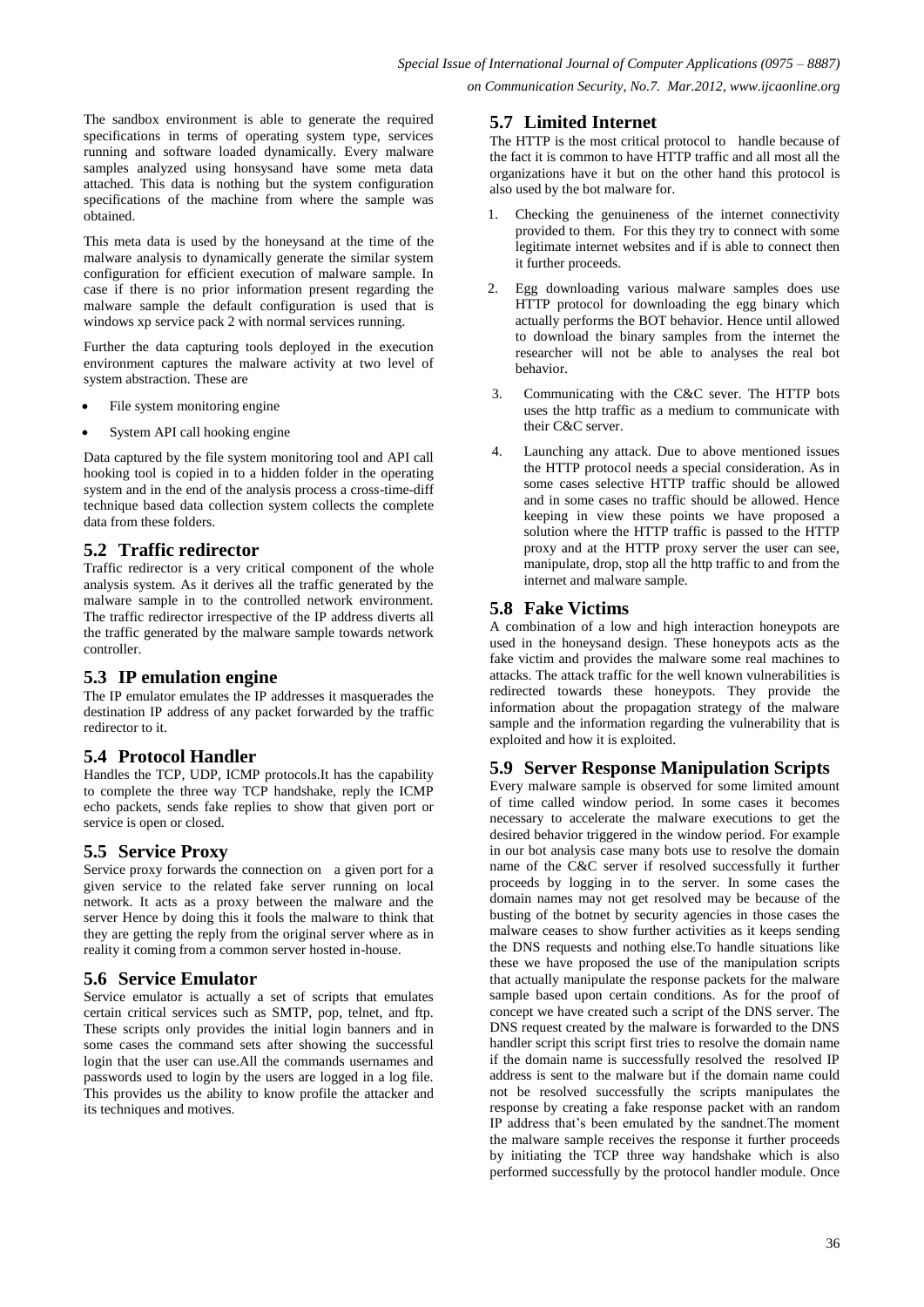the connection is established the malware sends the login and password credentials to the emulate IP address which are captured by the honeysand.

## **5.10 Real services**

Honaysand runs certain servers locally which cater the different service needs of the malware samples. Initially we are running a time server for UDP based time stamp queries generated by the malware sample. The service proxy engine identifies the request for the 123 port and forwards it to the local time server and later it gets the response from the timeserver and sends it to the execution environment.

#### **5.11 Honeysand base engine**

Honeysand base engine controls and coordinates all the activities of the malware analysis.

- Creating the execution environment and virtual network between different system entities
- Extraction and processing of network and system logs.
- Fetching the malware sample from the database

The idea behind the creation of honeysand is to have a system with a diverse range of network solutions for addressing the network issue related to the Bot malware analysis.



**Figure 2**

The prototype system hence developed is shown in figure 2.For the development of this system as per the above design specification and making it a cost effective solution we have used open source tools only. The use of the virtualization has greatly reduced the cost of the system as the whole setup could be created on a single machine in a virtual environment. The network diagram of the Honeysand system is shown in the figure 3.



The malware sample is executed in the malware execution environment and the traffic from the execution environment to outside world is controlled by the Hybrid Network. The second machine named Hybrid Network has three network interfaces one directly connected to the internet other is connected to the execution environment and the third one is connected to a network of high and low interaction Honeypots.

Further figure 5 gives the more detailed view of the system in terms of the open source tools that have been used to realize the conceptual design mentioned in figure 1.



#### **Figure 5 System Prototype**

List of various open source tools used in the development of the prototype system.

- ARPD arp spoofing tool used to redirect all the network traffic generated by the malware execution environment towards the honeyd.
- Nttrace: is freely available windows Ntaive API call tracing software. It is used to track the malware execution at system level.
- Mwwatcher: is for monitoring the file system change
- Honeyd: is a low interaction honeypot it forms the core of the Honeysand.Infact the whole system is based upon this low interaction hoenypot.It provides the following functionality
- Emulation of the IP space
- Handling the protocols
- Acting as an Proxy engine
- Logging and data capturing
- TCPdump captures and saves the network traffic in PCAP format
- TCPFLOW Extracts and reassembles the TCP payloads
- Shell scripts: emulate the services some of the shell scripts comes as a part of the package honeyd,even one can write his own shell scripts to emulate different services.

**Figure 4 network Diagram**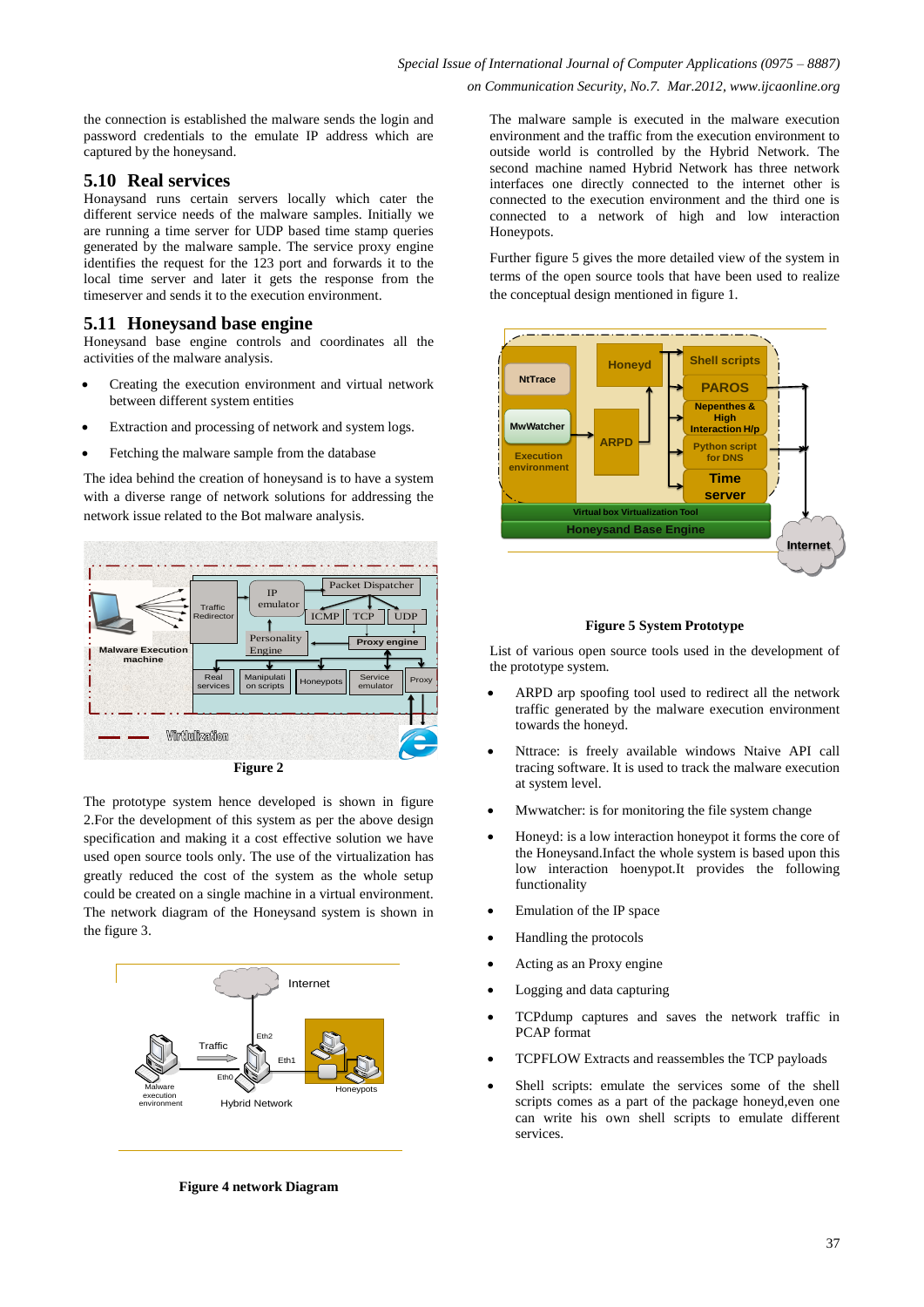- Paros: is an HTTP proxy that gives the capability to capture, edit, and drop the HTTP request and response packets.
- Honeypots: act as the default targets the traffic for known exploits is redirected to the honeypots.
- Manipulation script: manipulate the server response to accelerate the malware execution.
- Time server: a real time server as a service is running for queries of port 123.

#### **6. RESULTS**

To demonstrate the effectiveness of the honeysand we have performed certain experiments by executing the malware sample and observing the response of the system.



In the figure 6 the initial network traffic from the execution of IRC worm is shown.

1. The figure 6 shows that the bot is first resolving a domain name. The request is handled by the proxy service which forwards it to DNS manipulation script. DNS manipulation script forwards the request to a real domain name server. The domain name was successfully resolved and hence the DNS manipulation script returns the resolved IP address. Had it been an unsuccessful response the DNS manipulation script would have sent a fake IP address.

| 192.168.2.3  | 66.249.83.27 | <b>TCP</b>  | $boinc$ -client > smtp [SYN] Seq      |  |
|--------------|--------------|-------------|---------------------------------------|--|
| 66.249.83.27 | 192.168.2.3  | <b>TCP</b>  | $smtp > boinc$ -client [SYN, ACK      |  |
| 192.168.2.3  | 66.249.83.27 | <b>TCP</b>  | $boinc$ -client > smtp $[ACK]$ Seq.   |  |
| 66.249.83.27 | 192.168.2.3  | <b>SMTP</b> | S: 220 localhost.localdomain.         |  |
| 192.168.2.3  | 66.249.83.27 | <b>TCP</b>  | $boinc$ -client > smtp $[ACK]$ Seq    |  |
| 192.168.2.3  | 66.249.83.27 | <b>TCP</b>  | $boinc$ -client > $smtp$ $[RST, ACK]$ |  |

Frame 7 (167 bytes on wire, 96 bytes captured) Ethernet II, Src: CadmusCo\_82:f2:fb (08:00:27:82:f2:fb), Dst: Cadm Internet Protocol, Src: 66.249.83.27 (66.249.83.27), Dst: 192.168. Transmission Control Protocol, Src Port: smtp (25), Dst Port: boin Simple Mail Transfer Protocol

Response: 220 localhost.localdomain.localdomain ESMT Response code: 220

Response parameter: localhost localdomain localdomain ESMT

#### **Figure 7**

2. Once the domain name is resolved the malware sends the TCP syn packet for a TCP connection initiation. This is shown in the network traffic in figure 7.This TCP syn packet is handled by the honeyd as it emulates all internet space hence the request for TCP syn is received by the honeyd which further performs the three way handshake on behalf of the requested IP for initiating the connection

3. Once the connection is established the malware directly sends the login credentials to the server as shown in figure 8

203.129.221.008.01037-204.045.109.170.01863: USER gutmb qutmbi qutmbi :ygyfkracujblyaka

## 203.129.221.008.01037-204.045.109.170.01863: NICK WnFIQaUvM

#### **Figure 8**

In another case in which an HTTP bot was analyzed following sequence of events occurred.

The malware sample resolved the Domain name

|                            | vlgtdqqgsec.cc. > 203.128.223.22    |
|----------------------------|-------------------------------------|
|                            |                                     |
|                            | www.latimes.com. -> 96.17.181.27    |
| n.msn.com. > 207.46.73.113 |                                     |
|                            | vww.cbsnews.com. -> 209.107.209.104 |

#### **Figure 9**

The figure 9 shows the logs from the Python based DNS manipulation script. The first domain name wlgtdqqgsec.cc was not been successfully resolved hence the default IP "203.128.223.22" was sent by the DNS manipulation script in response. Based upon this reply the server initiated the TCP connection which was done by the honeyd and then sends the following HTTP GET request.

#### **GET / HTTP/1.1**

User-Agent: Mozilla/4.0 (compatible; MSIE 6.0; Window  $NT<sub>5.1</sub>$ 

Host: wlgtdqqgsec.cc

Cache-Control: no-cache

**Connection: Keep-Alive** 

As there was no actuall server was functional hence afte this much the Content-length: 94299

#### **Figure 10**

1. As there is no real HTTP server running at the fake IP hence after waiting for some time the malware has closed this connection and sent a request to resolve another domain name. This domain name was been successfully resolved.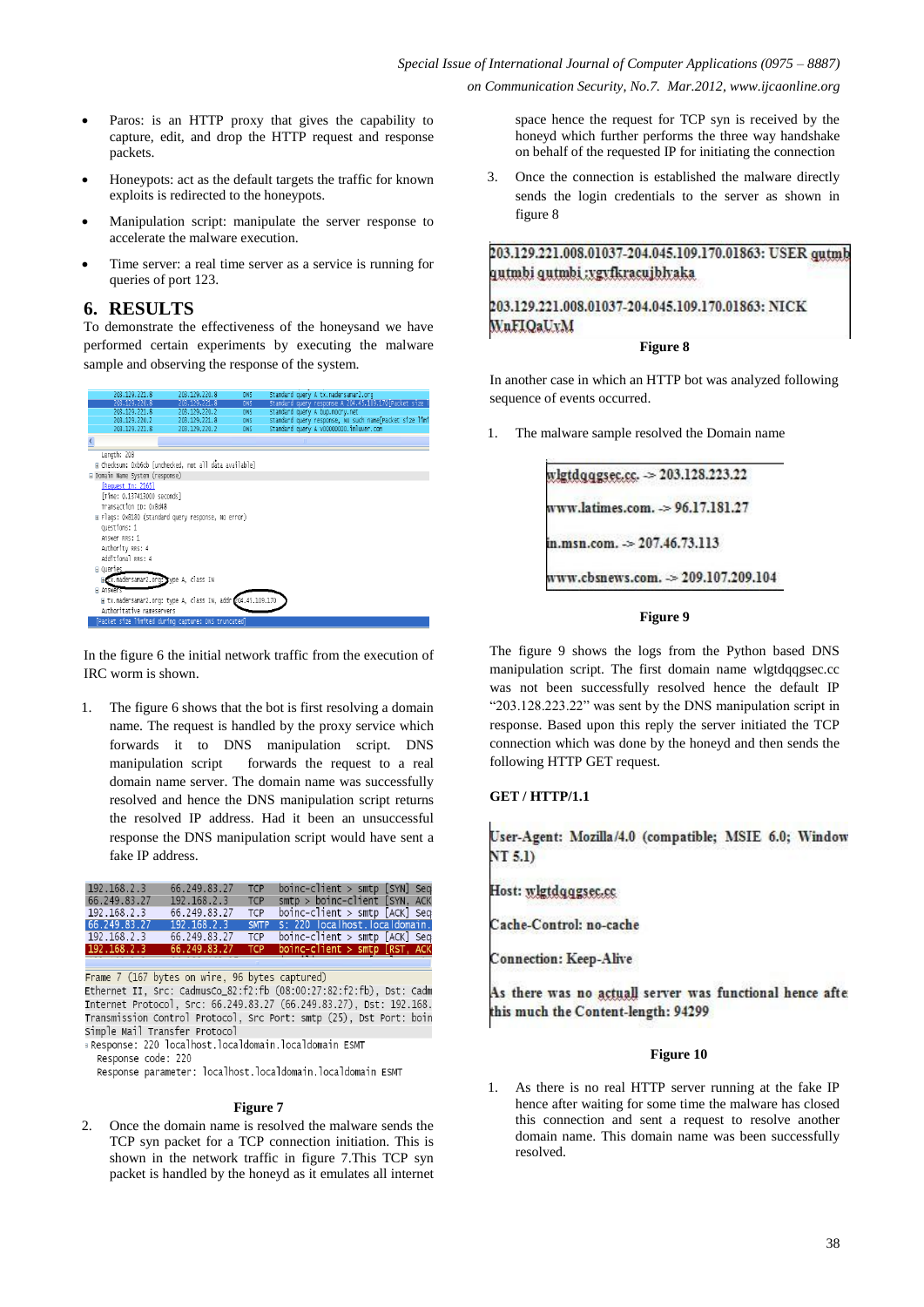2. Once the domain name is resolved the malware sends the same HTTP GET request. This request first goes to paros the HTTP proxy. As this was been just a file download request hence we allowed it and the reply was the file contents sent by the http server. Figure 11 shows the traces of this communication. This is a common instance of egg download prosess followed by the bot malwares.

| Turn Source                                                          | Destination         | Protocol    | Info                          |  |
|----------------------------------------------------------------------|---------------------|-------------|-------------------------------|--|
| (192.168.2.3)                                                        | 209.107.209.10 HTTP |             | GET / HTTP/1.1 [Packet size   |  |
| $1.192.168.2.3$ 209.107.209.10 HTTP                                  |                     |             | GET / HTTP/1.1 [Packet size   |  |
| } ; 209.107.209.104 192.168.2.3                                      |                     | <b>HTTP</b> | HTTP/1.1 200 OK [Packet size  |  |
| 1:209.107.209.104.192.168.2.3                                        |                     | <b>HTTP</b> | Continuation or non-HTTP trai |  |
| ;;209.107.209.104 192.168.2.3                                        |                     | <b>HTTP</b> | Continuation or non-HTTP traf |  |
| ;;209.107.209.104 192.168.2.3                                        |                     | <b>HTTP</b> | Continuation or non-HTTP traf |  |
| $'$ 309 107 209 104 192 168 2 3                                      |                     | <b>HTTP</b> | Continuation or non-HTTP traf |  |
|                                                                      |                     |             |                               |  |
| Frame 43 (436 bytes on wire, 96 bytes captured)                      |                     |             |                               |  |
| Ethernet II. Src: CadmusCo_82:f2:fb (08:00:27:82:f2:fb). Dst: Cadm   |                     |             |                               |  |
| # Internet Protocol, Src: 209.107.209.104 (209.107.209.104), Dst: 19 |                     |             |                               |  |
| Fransmission Control Protocol, Src Port: http (80), Dst Port: neod # |                     |             |                               |  |
| <b>Hypertext Transfer Protocol</b>                                   |                     |             |                               |  |
|                                                                      |                     |             |                               |  |

#### HTTP/I.I 200 OK\r\n<br>Content-Language: en-GB\r\n [Packet size limited during capture: HTTP truncated]

#### **Figure 11**

Further for the tracking of the botnets related to the detected bots we use the domain names. As every bot binary tries to resolves a set of domain names which are actually the C&C server or the egg download sites we use the domain name clustering technique. Figure 12 shows such a list of domain names and the sanitized IP addresses of the C&C servers.

| <b>C&amp;C Servers IP</b>                          |      |         |  |  |
|----------------------------------------------------|------|---------|--|--|
| <b>DNS</b>                                         | IP   |         |  |  |
| italian.swiifatecihno.com                          | 69.4 | 61.153  |  |  |
| tx.nadersamar2.org                                 | 204  | 109.170 |  |  |
| tx.nadersamar2.org                                 | 204  | 109.170 |  |  |
| bbs.moiservice.com                                 |      | 23.39   |  |  |
| tx.nadersamar2.org,everydns.net                    | 204  | 109.170 |  |  |
| ihshsd8.com   ns4.above.com   abc.ihshsd8.com      | 69.4 | 61.151  |  |  |
| is-a-fag.net   esxt.is-a-fag.net                   | 66.2 | 49.83   |  |  |
| proxim.ircgalaxy.pl ircgalaxy.pl nss4.ircgalaxy.pl | 83.1 | 119.197 |  |  |
| tx.nadersamar2.org                                 | 204  | 109.170 |  |  |
| tx.mostaffaljaafari.net   tx.nadersamar2.org       | 204  | 109.170 |  |  |

#### **Figure 12**

By applying clustering on the domain names we get a common set of domain names belonging to a Botnet.Any malware trying to resolve any domain lying in to this cluster will belongs to the same botnet.This is how we are tracking the botnets.Based upon this techniques we have tracked some of the botnets, Figure 13 shows a sample data set of botnets the domain name set and the bot samples that belongs to that botnet.

| <b>BOTNET</b>   | <b>DOMAIN NAMES</b>                                                                                                                                                                                        | <b>Binary samples</b>                                                              |
|-----------------|------------------------------------------------------------------------------------------------------------------------------------------------------------------------------------------------------------|------------------------------------------------------------------------------------|
| N2              | tx.nadersamar2.org, everydns.net,<br>tx.mostaffaliaafari.net. mx1.hotmail.com.<br>ftp.scarlet.be, mailin-01.mx.aol.com,<br>tx.mostaffaljaafari.net, xx.enterhere.biz,<br>vutunrz.1dumb.com.xx.salteam.info | b69,b68, b61, b2, b1, b112,b148, b74,<br>b75, b90, b121, b125, b131, b148,<br>h151 |
| Ν8              | soft.jajaca.com,<br>in.jajaca.com,                                                                                                                                                                         | b1010, b1022, b1036, b1071,<br>b1013,1023,1039                                     |
| N <sub>13</sub> | wanmei13722.3322.org                                                                                                                                                                                       | b1029, b1047                                                                       |
| N14             | aisinin1314.3322.or                                                                                                                                                                                        | b1048,b1072                                                                        |
| N15             | java.KUTLUFAMILY.COM                                                                                                                                                                                       | b1049, b1055, b1064, b114                                                          |
| N16             | zhoucheng.3322.org                                                                                                                                                                                         | b1050, b1067                                                                       |

#### **Figure 13**

#### **7. CONCLUSION & FUTURE WORK**

The honeysand is a sandbox environment dedicated to the special requirements of the bot malware analysis. It provides an efficient cost-effective solution for the analysis of the bots. The information provided by it in the form of resolved domain names, IP addresses, username, passwords and the commands executed by the bot binary are quite helpful for the characterization of bots and tracking of the botnets. Some of the unique ideas introduced in this paper are

- 1. The use of the low interaction honeypot Honeyd as a core of this hybrid network
- 2. The use of the server response manipulation scripts for the accelerating the malware execution.

As most of the analysis performed in the hoenysand is dependent on the network traces hence the system may face certain difficulties in handling of the malware samples that uses the encrypted or covert channels for the communication.

Also the limited internet connectivity for the HTTP traffic relies completely on the expertise of researcher hence a second level of data control in the form of reverse firewall with IPS system is required for this

Dynamic malware techniques incorporates an overhead of malware execution and are non exhaustive. Further issues such as Multi threaded code, Kernel mode codes [14] are still a problem for dynamic malware analysis and needs to be addresses in the future work.

#### **8. REFERENCES**

- [1] anubis.iseclab.org
- [2] www.cwsandbox.org
- [3] www.norman.com
- [4] www.joebox.org
- [5] netscty.com/malware-tool
- [6] Shinsuke miwa,Toshiyuki miyiachi, Masashi eto, Masashi "Design and Implementation of an Isolated Sandbox with Mimetic Internet used to Analyze Malwares"
- [7] Gérard Wagener Radu State Alexandre Dulaunoy "Malware behaviour analysis" Spinger-Verlag France 2007
- [8] Andreas Moser, Christopher Kruegel, and Engin Kirda. "Limits of Static Analysis for Malware Detection". In